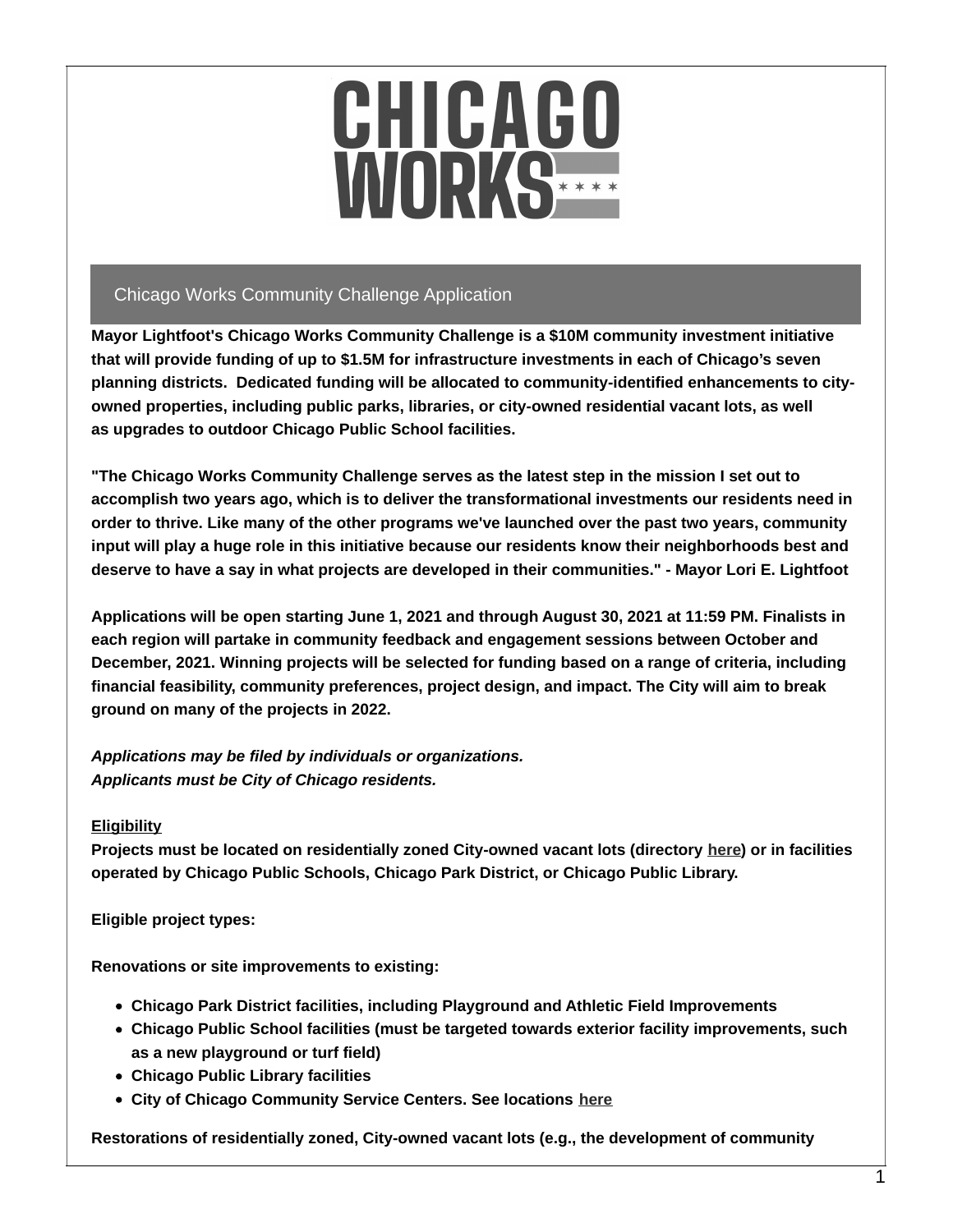**gardens, plazas and/or green space)**

**For reference, here are some example project types that could be completed with a \$1.5M budget (this list is not exhaustive):**

- **New playground**
- **New turf field**
- **[Space](https://protect2.fireeye.com/v1/url?k=eee77371-b17c4a50-eee7a719-86ea443be490-8238aa3246963a02&q=1&e=bf0a07fa-d984-4f61-9986-942fef31228d&u=https%253A%252F%252Fwww.spacetogrowchicago.org%252F) to Grow sites**
- **Library Teen Space, Children's Area or Early Learning Area renovations and buildouts**
- **Exterior garden beautification**
- **Field House improvements (e.g., new locker rooms, restrooms, gym floor)**
- **Ball field renovations (e.g., new backstops, dugouts, lighting, field upgrades)**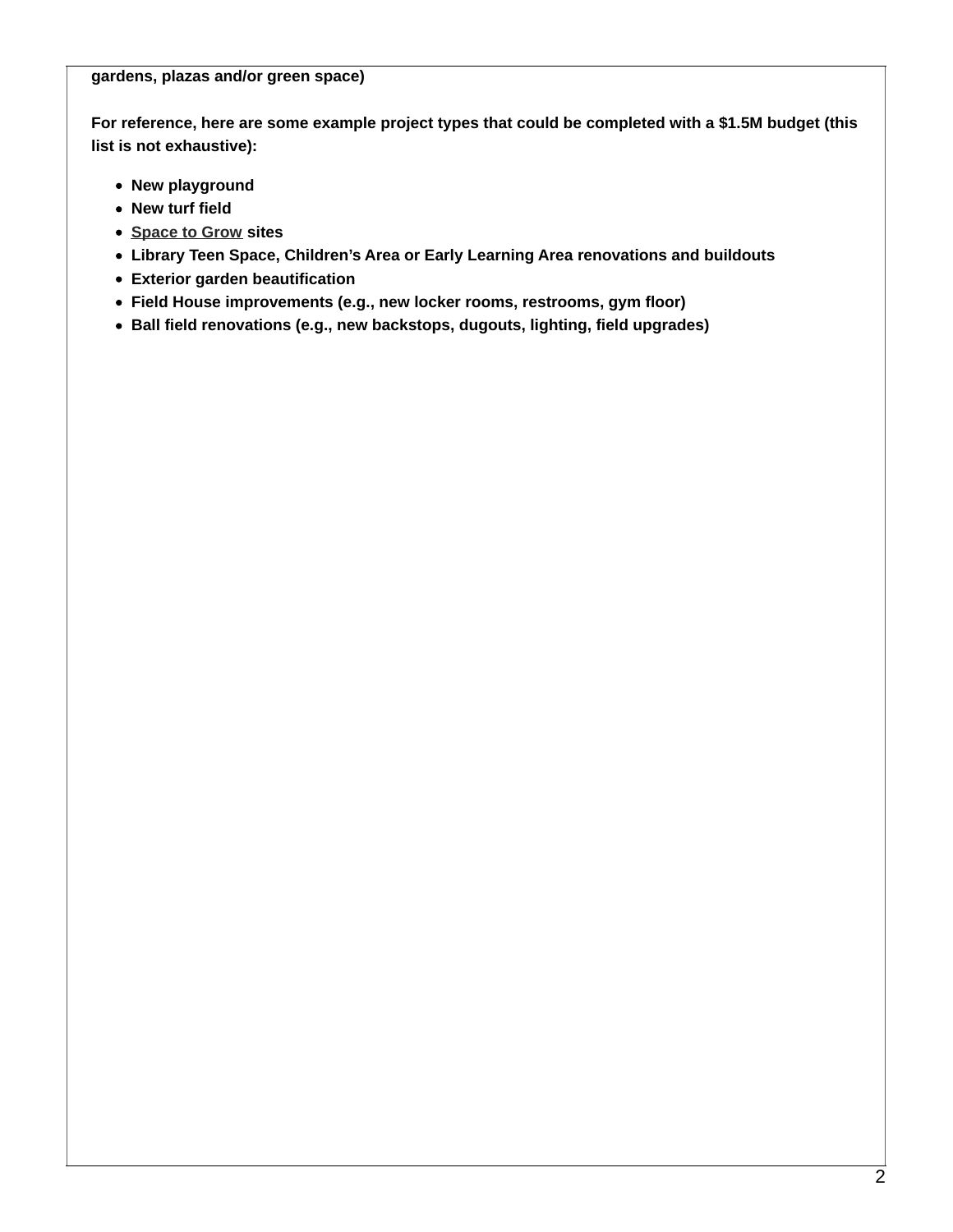## Chicago Works Community Challenge Application

### Applicant Information

*These questions are optional but helpful as the city works to ensure equitable access to opportunities such as this*

### \* 1. Applicant first name

#### \* 2. Applicant last name

#### \* 3. Applicant phone number

#### \* 4. Applicant email address

### \* 5. Applicant home zip code

\* 6. Applicant race

 $\hat{\mathbf{z}}$ 

#### \* 7. Applicant ethnicity

÷

♦

### \* 8. Applicant gender

3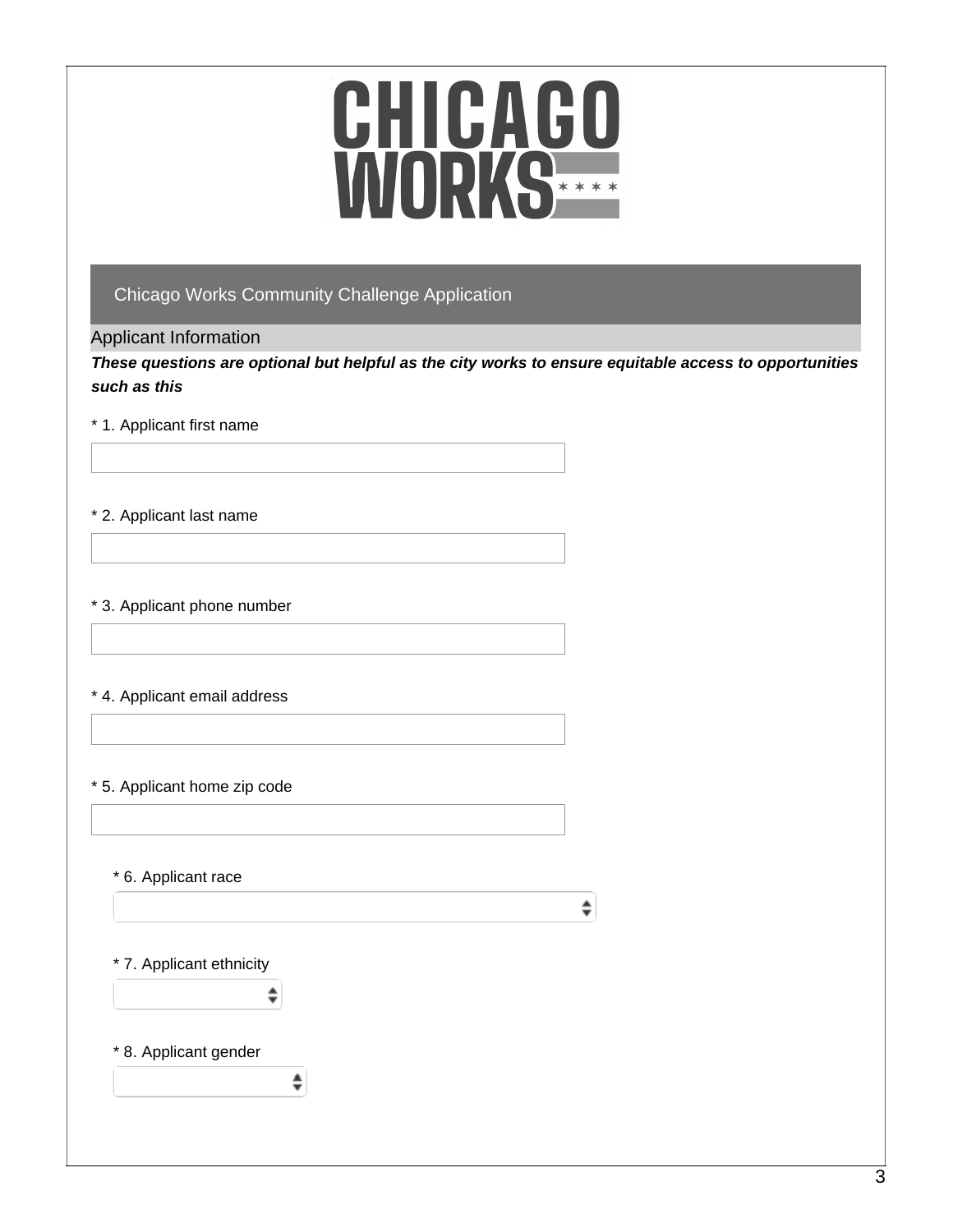## Chicago Works Community Challenge Application

### Eligibility Information

\* 9. Are you filing on behalf of yourself or an organization?

Self

Organization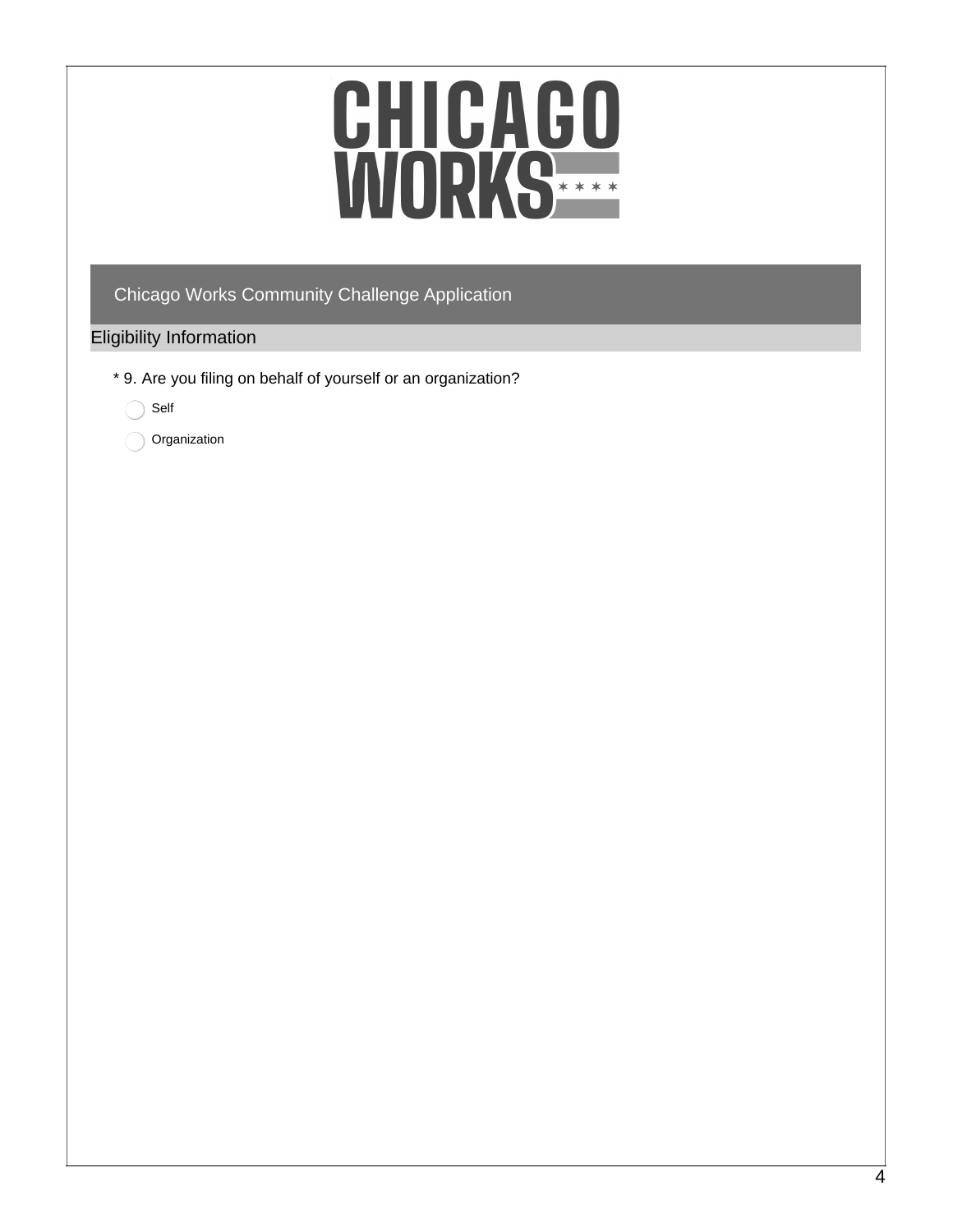# CHICAGO<br>WORKS

## Chicago Works Community Challenge Application

## Organizational applicant eligibility

| * 10. Organization address: |  |  |
|-----------------------------|--|--|
| Organization legal name     |  |  |
| Building number             |  |  |
| Prefix direction (e.g.,     |  |  |
| "North")                    |  |  |
|                             |  |  |
| Street name                 |  |  |
|                             |  |  |
| Unit number (if applicable) |  |  |
| Zip code                    |  |  |
|                             |  |  |

- \* 11. Is your organization located in the City of Chicago?
	- Yes
	- No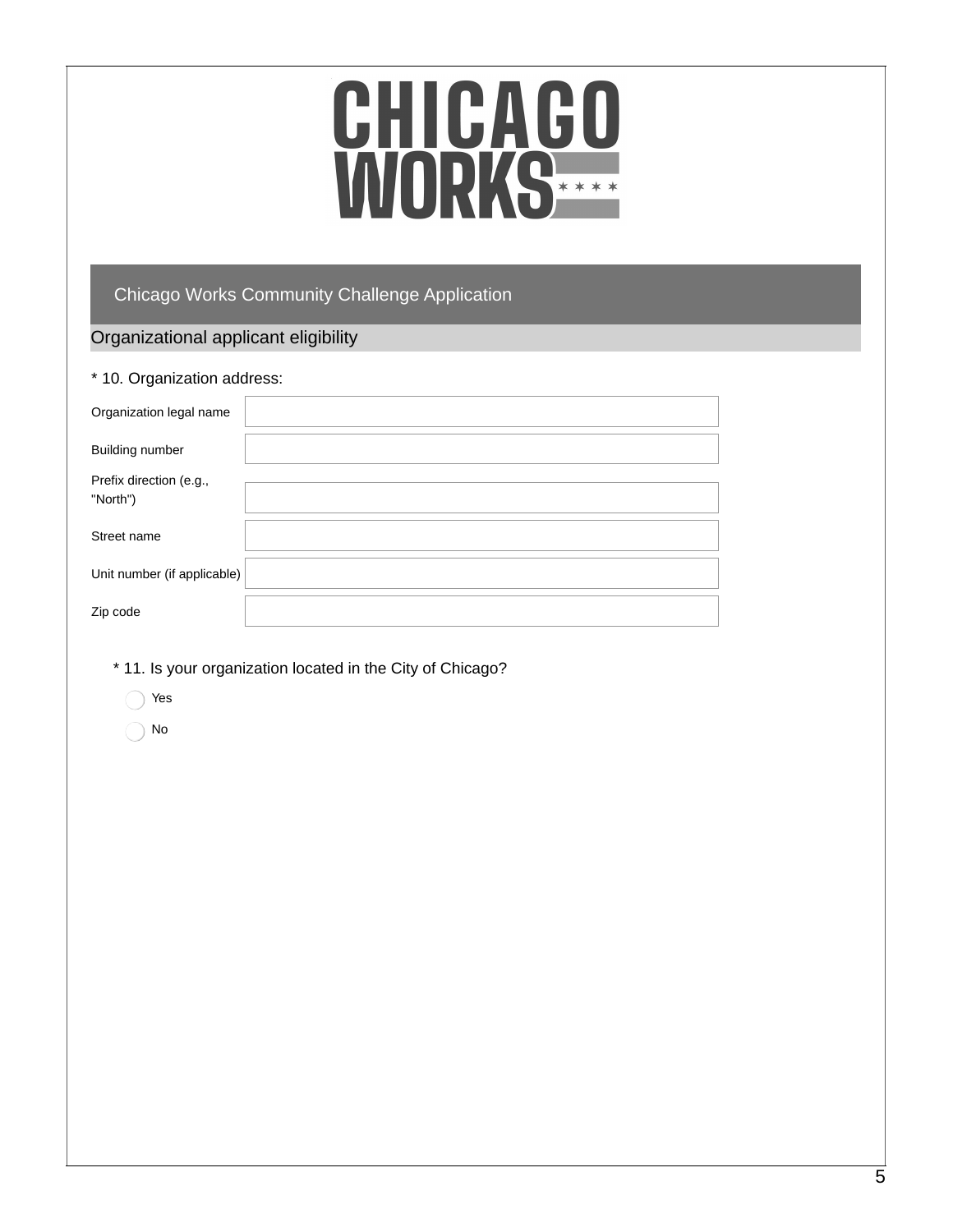# CHICAGO<br>WORKS

## Chicago Works Community Challenge Application

## Individual applicant eligibility

- \* 12. Are you a resident of the City of Chicago?
	- Yes ∩
	- No

#### \* 13. Primary place of residence:

| <b>Building number</b>              |  |
|-------------------------------------|--|
| Prefix direction (e.g.,<br>"North") |  |
| Street name                         |  |
| Unit number (if applicable)         |  |
| Zip code                            |  |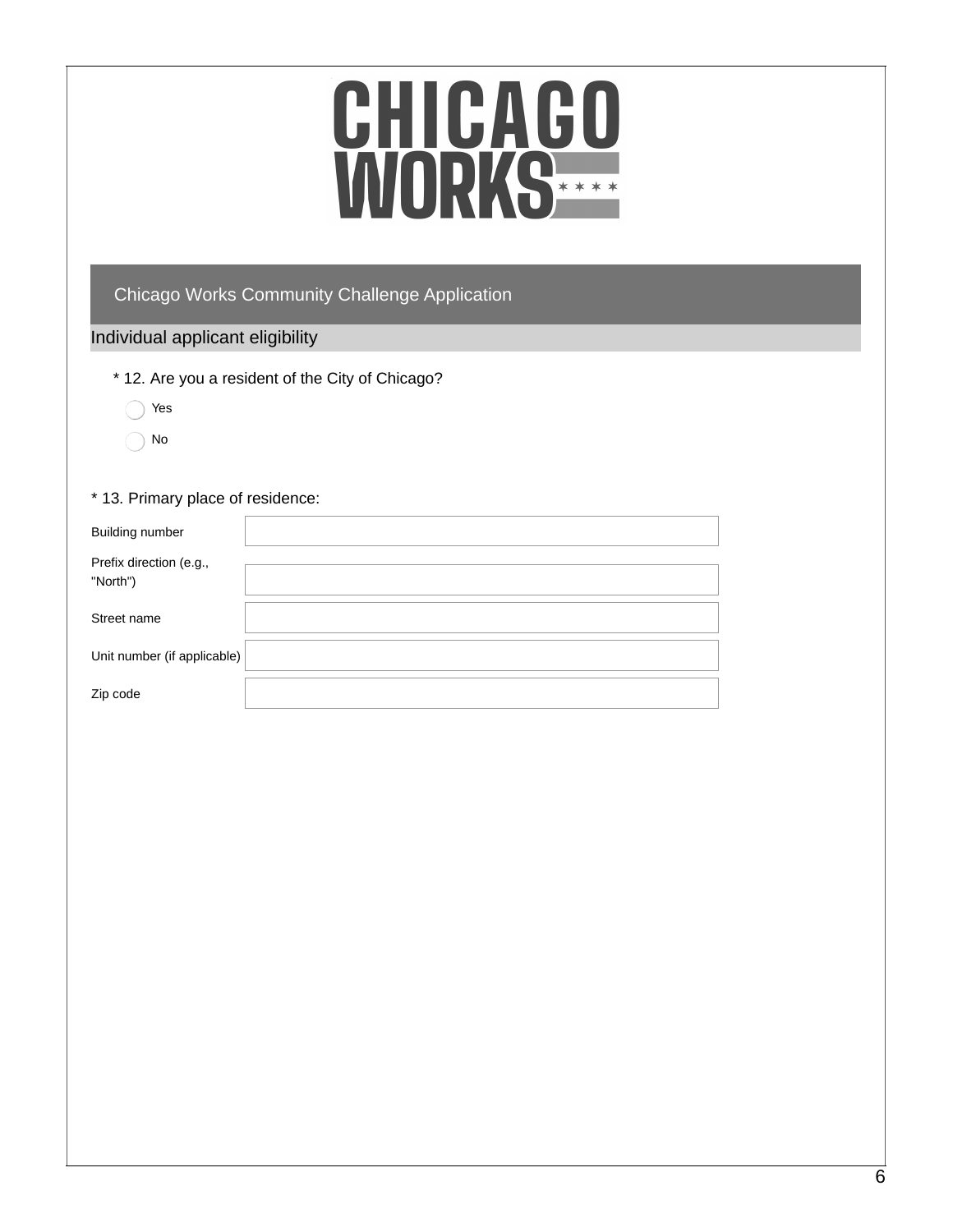## Chicago Works Community Challenge Application

#### Site details

#### *All free response questions have a max. character limit of 1500*

#### \* 14. Project site address:

| Number                              |  |
|-------------------------------------|--|
| Prefix direction (e.g.,<br>"North") |  |
| Street name                         |  |
| Zip code                            |  |

\* 15. Provide a brief description of the current, physical conditions of the project site and all existing structures, including any significant issues – confirmed or perceived (e.g., failing structures, quality of façade, etc.):

\* 16. What is the current status of the property/project site?

In-use

Vacant

Other, please explain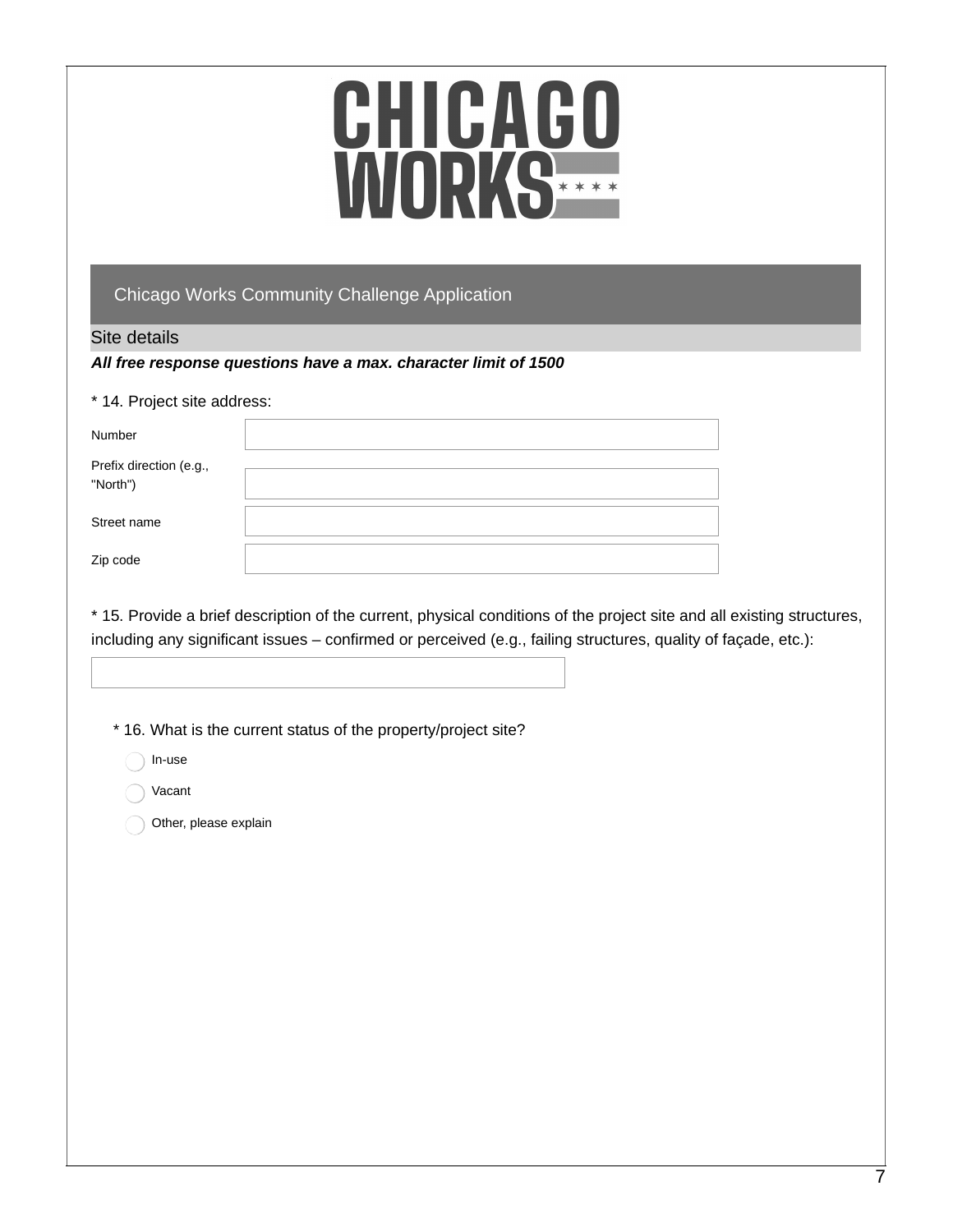## Chicago Works Community Challenge Application

Project details

*All free response questions have a max. character limit of 1500*

\* 17. Project Title

\* 18. Provide a description of the proposed project scope of work and overview of the completed project:

\* 19. With whom in your community have you spoken about why this is an important project? Are any organizations working on similar projects in your community?

\* 20. Identify and describe the intended, positive impacts the project will have on the community, including information about the population likely to benefit from these positive impacts:

\* 21. How will your project improve the block where it is located?

22. To the best of your knowledge, are there any design issues that would impact feasibility?

23. [Optional]: Please attach any photos, sketches or other supporting documents you are able to provide for the proposed project:

Choose File Choose File

No file chosen